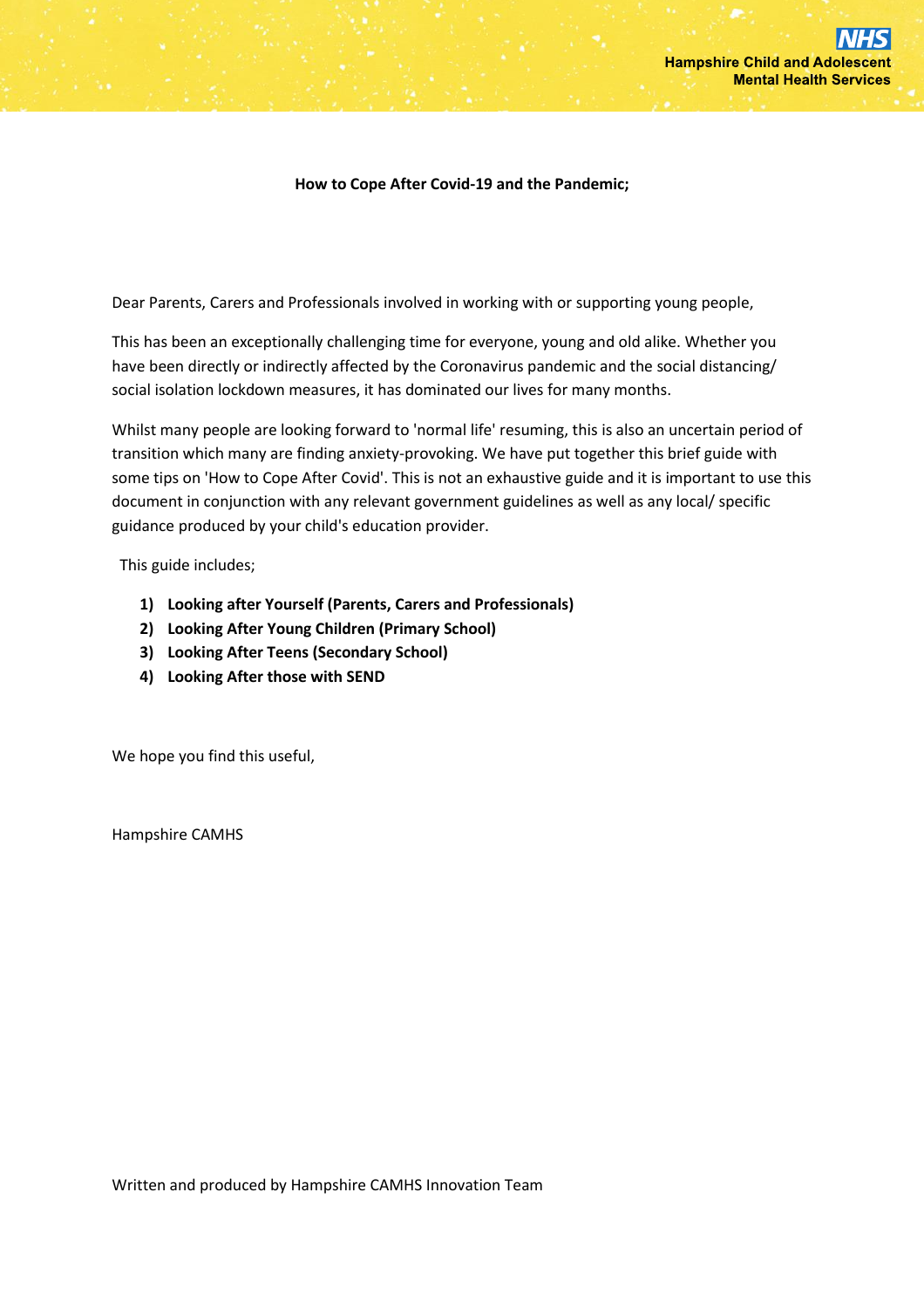#### **1) Looking After Yourself (parents, carers and professionals)**

- You are human first and foremost; you have thoughts and feelings and you will have been impacted by the Coronavirus pandemic and social distancing/ isolation measures just like everyone else. Whether you have been affected directly or indirectly, it is important to acknowledge the impact it has had on you and how you are feeling. Talk to your friends, family and colleagues about how you are feeling and ask for help if you are struggling or worried about the reintegration back to 'normal' life and your professional role, especially if you look after, work with or support young people. There are resources below which offer support for both personal and professional issues.
- Take time to find your new routine, think about your 'to-dos' and priorities and how you want to address these. Making a plan and being organised can help when you feel you have to juggle multiple demands. It might be helpful to stagger resuming responsibilities and tasks if at all possible.
- Ensure you have regular opportunities for rest and downtime; time to yourself to engage in self-care activities. Be kind and compassionate towards yourself as you would another.
- Remember, it's ok to struggle or feel overwhelmed at times. This is an unprecedented time and we need to help one another to adjust and function. If you need support and help, please reach out.

#### **Resources for Professionals;**

#### **Support for Education Professionals**

Education Support Partnership UK; a UK charity dedicated to improving the health and wellbeing of teachers, teaching assistants, head teachers, lecturers and support staff in schools; <https://www.educationsupport.org.uk/>

Education Support Partnership Helpline Number; a free, confidential helpline is available 24hours a day 7days a week to education staff across England, Wales and Scotland (Primary, Secondary, Further or Higher Education); UK-wide: **08000 562 561** or Txt: **07909 341229**

Hampshire County Council Employee Support Line (available to school staff where the school has a service level agreement with the County Council for counselling provision); free, confidential and available to all staff and their immediate family members, 24 hour a day, 365 days a year; A confidential telephone advice and information line covering a wide range of issues including work, personal and family related: **0800 030 5182**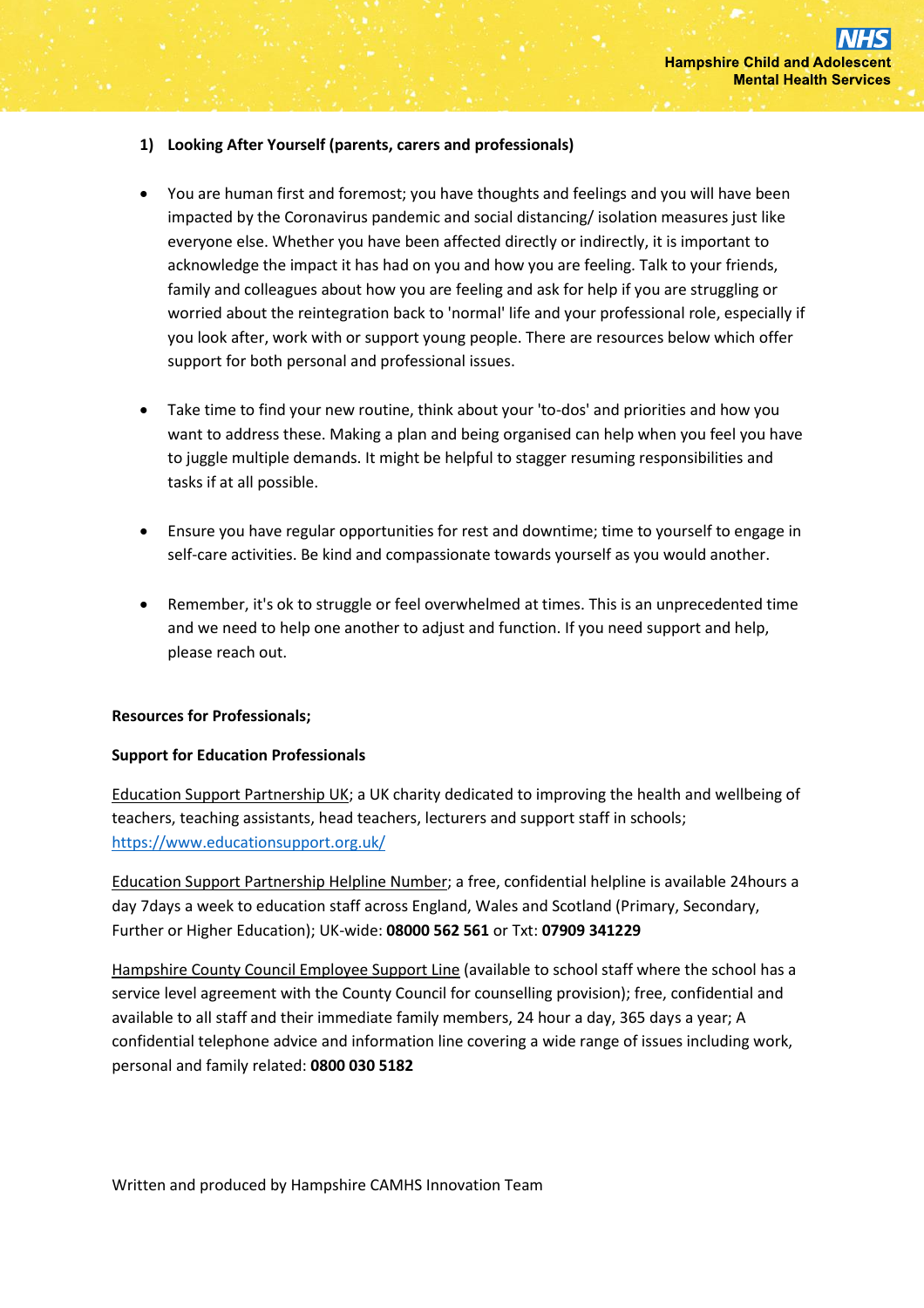### **Support for NHS Staff**

NHS Employers- Information and advice on mental health, physical health, financial wellbeing, domestic violence and carers for NHS staff; [https://www.nhsemployers.org/covid19/health-safety](https://www.nhsemployers.org/covid19/health-safety-and-wellbeing/support-available-for-nhs-staff)[and-wellbeing/support-available-for-nhs-staff](https://www.nhsemployers.org/covid19/health-safety-and-wellbeing/support-available-for-nhs-staff)

National mental wellbeing support line; A free wellbeing support helpline **0300 131 7000** available from 7am – 11pm seven days a week, providing confidential listening from trained professionals and specialist advice, including coaching, bereavement care, mental health and financial help.

Mental Health At Work;<https://www.mentalhealthatwork.org.uk/toolkit/ourfrontline-health/>

Tea and Empathy NHS Facebook group; a national Facebook group which provides nonjudgmental, informal listening and emotional support to colleagues across the **NHS** who were finding work difficult;<https://www.facebook.com/groups/1215686978446877/>

### **For Social Care Staff**

Mental Health At Work;<https://www.mentalhealthatwork.org.uk/toolkit/ourfrontline-socialcare/>

The Professional Association For Social Work and Social Workers; Offers training, courses and support for newly qualified support workers;

<https://www.basw.co.uk/resources/become-social-worker/support-newly-qualified-social-workers>

Hampshire County Council Occupational Health Service; Health Advice line; **023 8062 6600**, Monday to Friday 8am to 4pm or email[; occupational.health@hants.gov.uk](mailto:occupational.health@hants.gov.uk)

# **General Support Services for Adults;**

iTalk**;** a free and confidential psychological therapy service that accepts self-referral; <https://www.italk.org.uk/> or call **023 8038 3920** or email[; info@italk.org.uk](mailto:info@italk.org.uk)

NHS Mental Health Triage Service; call **111** (24 hours a day, 7 days a week) or visit www.111.nhs.uk and speak to the NHS Mental Health Triage Service.

Samaritans; Freephone 24 hours a day, 7 days a week; **116 123**

Mental Health At Work;<https://www.mentalhealthatwork.org.uk/>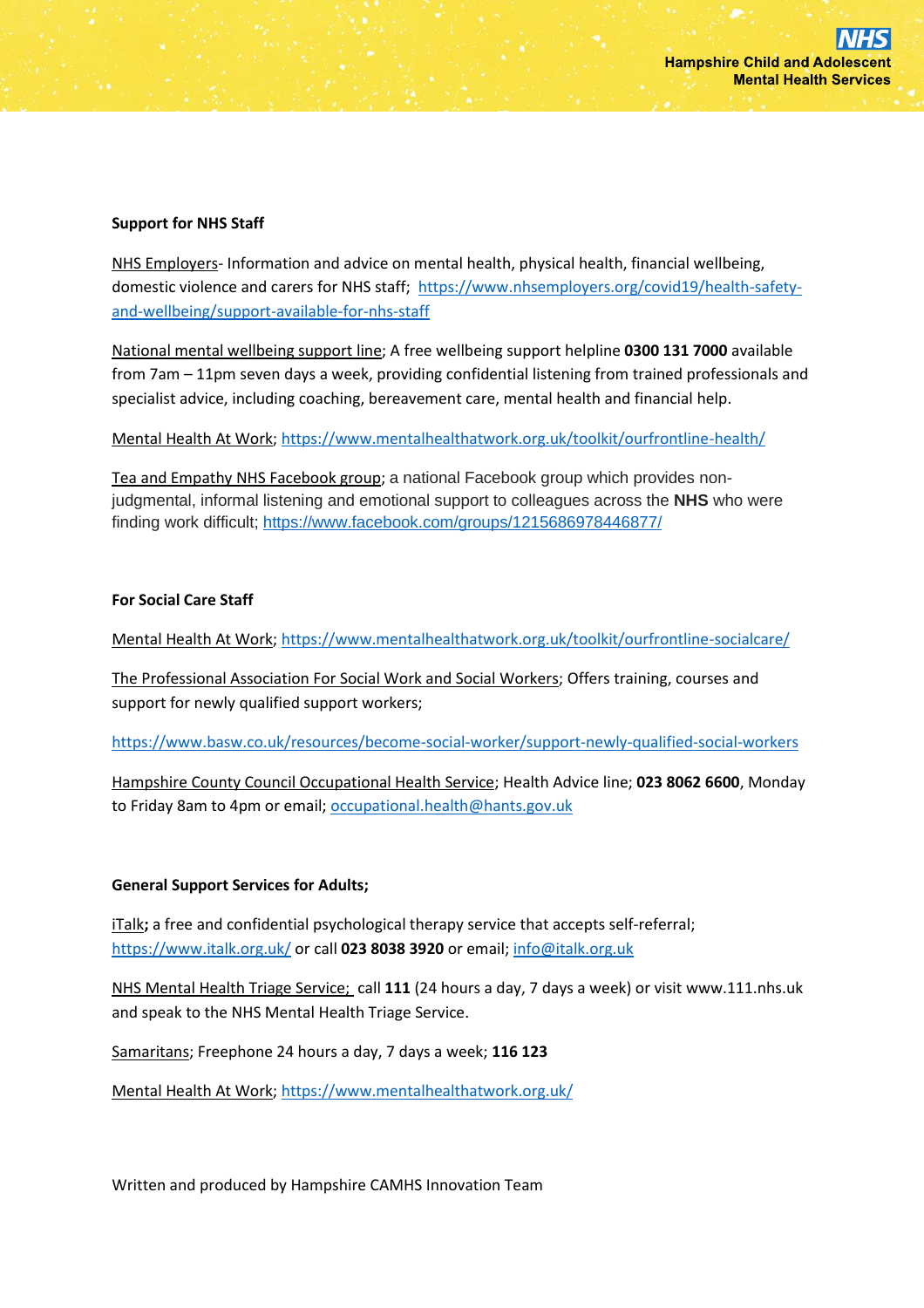Anxiety UK; A Charity providing support if you have been diagnosed with an anxiety condition03444 775 774 (Monday to Friday, 9.30am to 10pm; Saturday to Sunday, 10am to 8pm) or website; [www.anxietyuk.org.uk](http://www.anxietyuk.org.uk/)

Men's Health Forum; Stress support for men by text, chat and email available 24 hours a day, 7 days a week; [www.menshealthforum.org.uk](https://www.menshealthforum.org.uk/beatstress.uk)

Sane; Emotional support, information and guidance for people affected by mental illness, their families and carers; SANEline: **0300 304 7000** (daily, 4.30pm to 10.30pm); [www.sane.org.uk/support](http://www.sane.org.uk/support)

Cruse Bereavement Care; **0808 808 1677** (Monday to Friday, 9am to 5pm); [www.cruse.org.uk](http://www.cruse.org.uk/home)

Family Lives; information, support and advice on all aspects of parenting, child development and home life; **0808 800 2222** (Monday to Friday, 9am to 9pm and Saturday to Sunday, 10am to 3pm); [www.familylives.org.uk](http://www.familylives.org.uk/)

Relate; Relationship support; [www.relate.org.uk](http://www.relate.org.uk/)

Sussex Mental Health line (for 16 years +); A telephone service offering support and information to anyone experiencing mental health problems; **0300 500 101.** Brighton and Hove and East Sussex - Monday-Friday 5pm-9am, 24 hours at weekends and Bank Holidays. West Sussex - 24 hours a day, 7 days a week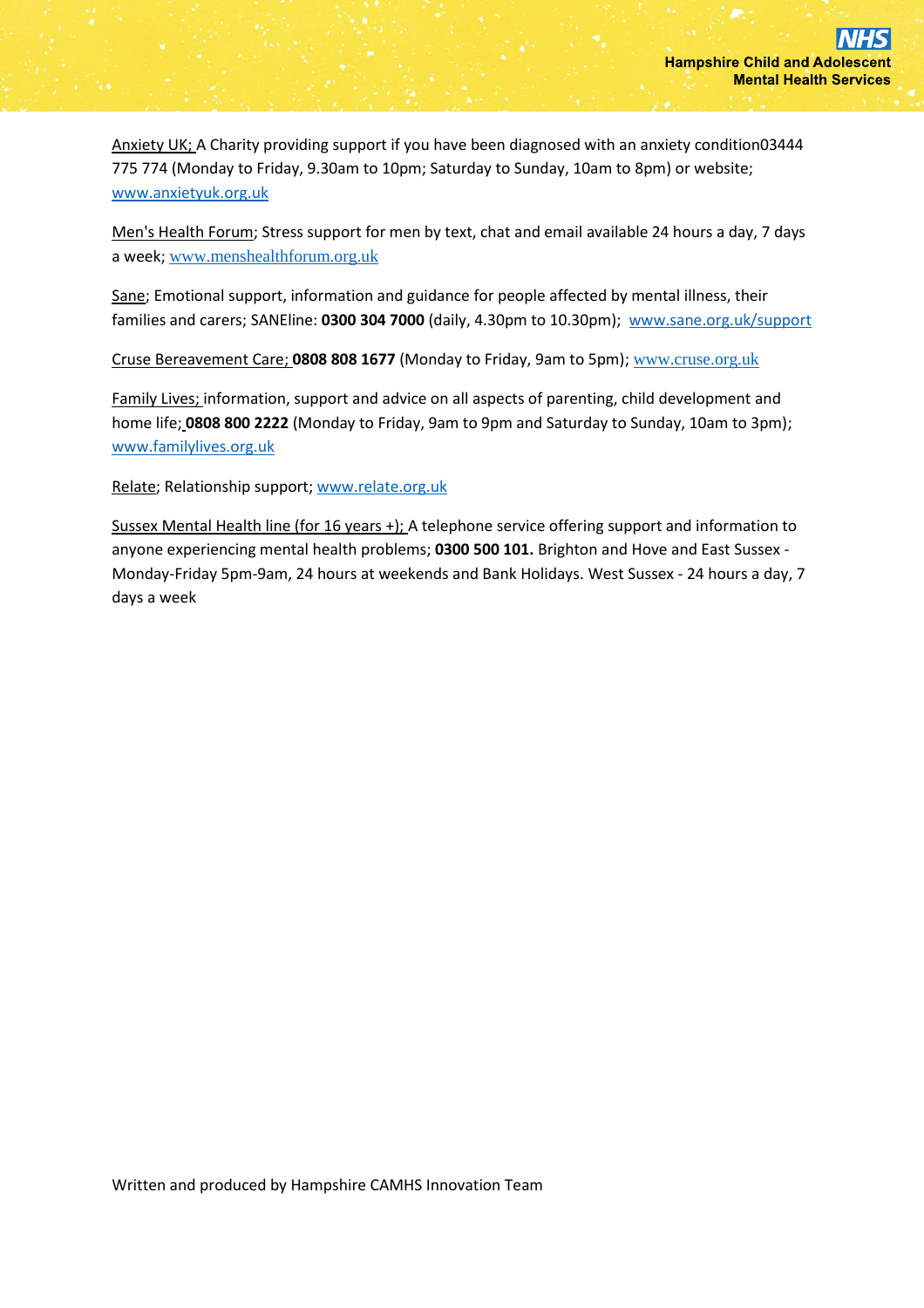## **2) Looking After Young Children (Primary School)**

- It is important not to assume how a child will react and cope; some will manage the reintegration and changes without too much difficulty, whereas others may struggle. This may not be immediate or obvious so it is important to acknowledge that for some children it may take weeks or months to readjust to the changes that have already happened and will continue to happen in their daily lives.
- Children may struggle to understand, express or communicate how they are feeling. You may notice changes in their behaviour or how they play and interact with others which may seem out of character. Children may experience changes in their sleeping, eating, levels of confidence and independence and some may display signs of struggling emotionally (e.g., being more anxious, withdrawn or clingy, hyperactive or irritable and aggressive). These changes are more likely to occur following a traumatic or significant change in life and are indicative of a child processing and adjusting to these experiences. With some adaptations and a supportive, consistent and empathic approach, these emotional needs can be met and the behaviour of concern managed and resolved without too much difficulty and without the need for specialist support or input. If you are worried and feel that difficulties persist or escalate, speak with your child's school, health visitor or school nurse in the first instance as well as accessing the resources below.
- If children do have questions or on-going worries, it is important to acknowledge, validate and discuss these using age appropriate language whilst also being thoughtful about the level of detail shared. In some instances there may not be answers to children's questions and adults may not be able to give assurances (e.g., we cannot say whether this will happen again or not). Validation of worries and helping children to develop coping strategies to deal with uncertainty and anxiety is an important life skill.
- It may be helpful to provide family based support if parents/ carers are struggling with their own emotional wellbeing and mental health or if they are struggling to support their child. There are a number of resources in this document which you can signpost parents and carers to.
- Communication is essential between parents/ carers and professionals working with or supporting a child. It will be important to be aware of how the child has coped during the pandemic and period of social distancing/ isolation particularly if they have experienced direct or indirect illness or bereavement. It will also be important to share whether a child has any on-going worries or difficulties that need to be addressed in a consistent way by caregivers. Regular meetings, telephone calls or using communication books which document how young person is coping and any other important or relevant information can be shared between adult caregivers may be helpful.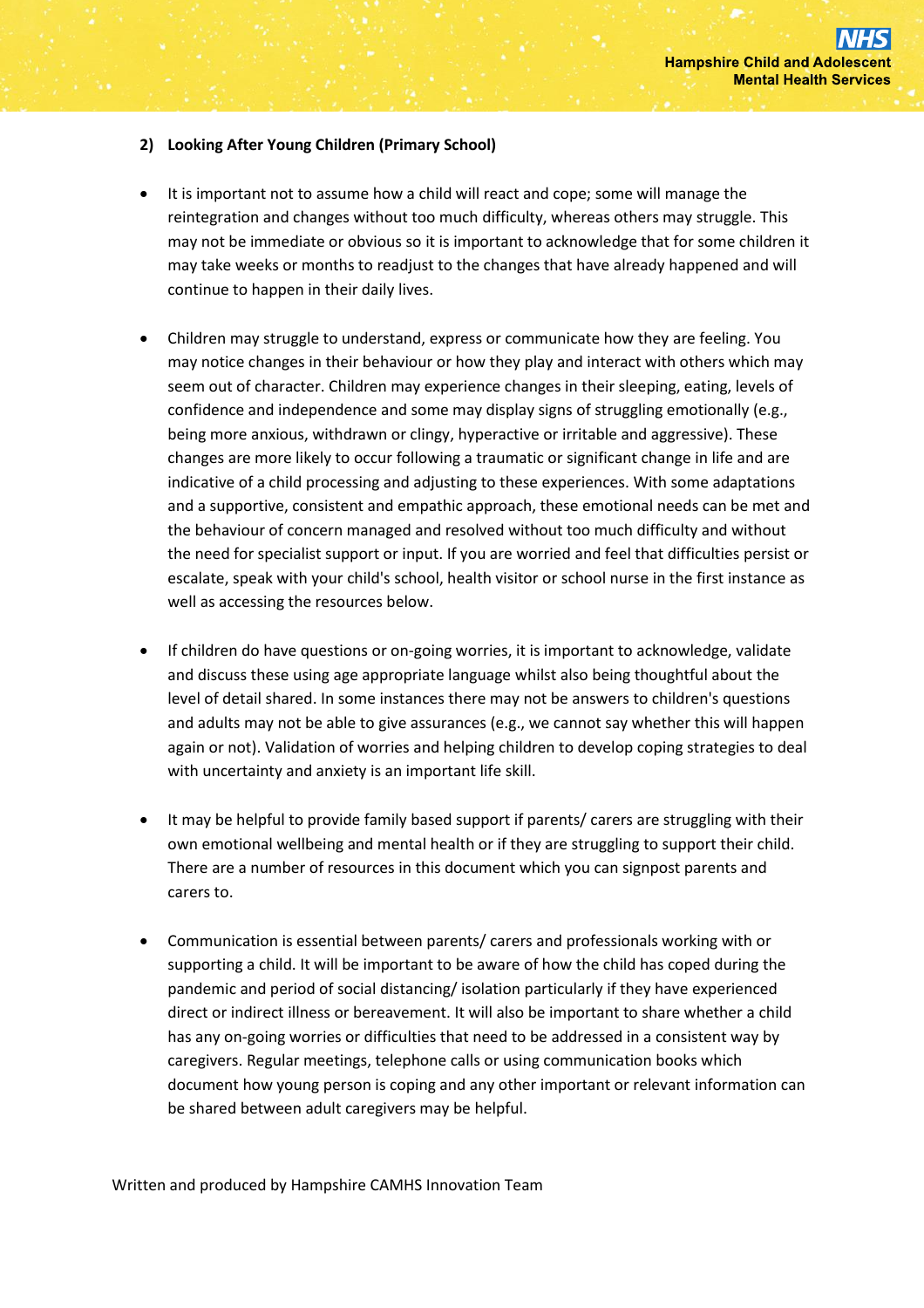- Predictability and consistency are important during times which are unsettling. Where possible, it would be helpful to send in advance plans for reintegration back to school and ensure families understand these. Where plans remain subject to change or there is ongoing uncertainty, it is helpful to be transparent about this and to have opportunities to discuss any impact on the child and family.
- Some children may be anxious about having fallen behind, that they have not done as much work as their peers or as expected or that there will be a lot of work to do when school restarts in order to 'make up' for the time missed in school. Sharing proposed timetables and expectations of what children will be doing as well as providing clarity on what emotional support will be in place/ available for those who are struggling. It may be helpful to use visual aids and social stories to help children understand and adjust to new routines and activities.
- Where possible, some children (due to pre-existing needs or as a result of increased anxiety/ emotional coping difficulties that have arisen during this time) may require a flexible or phased reintegration back to school. It will be important to have these conversations and agree plans as soon as possible so these can be communicated to the young person.
- Children may benefit from practice in getting themselves back into a routine before school reintegration starts; getting up early in the morning and getting ready for going to school and re-establishing a good bedtime routine so that when school re-starts this is less of an adjustment to make.
- Given children will have been exposed to differing levels of information and have varied experiences around the pandemic; it may be helpful to have general school guidance and rules around language and information that is shared in playgrounds or class group settings. It will be important for children to know what support structures are in place (i.e., who they can speak to if they are worried and how and when they can access this support).
- Regular use of praise, validation, empathy, kindness and compassion are invaluable in helping children feel contained and supported.

# **Resources;**

Hampshire CAMHS; There is a help section for both parents/ carers and professionals with information, advice and resources (including videos, podcasts, downloads) on a number of mental health difficulties and life issues (including but not limited to; anxiety, low mood, trauma, behaviour or concern, bereavement and loss) that many young people experience; [www.hampshirecamhs.nhs.uk](http://www.hampshirecamhs.nhs.uk/)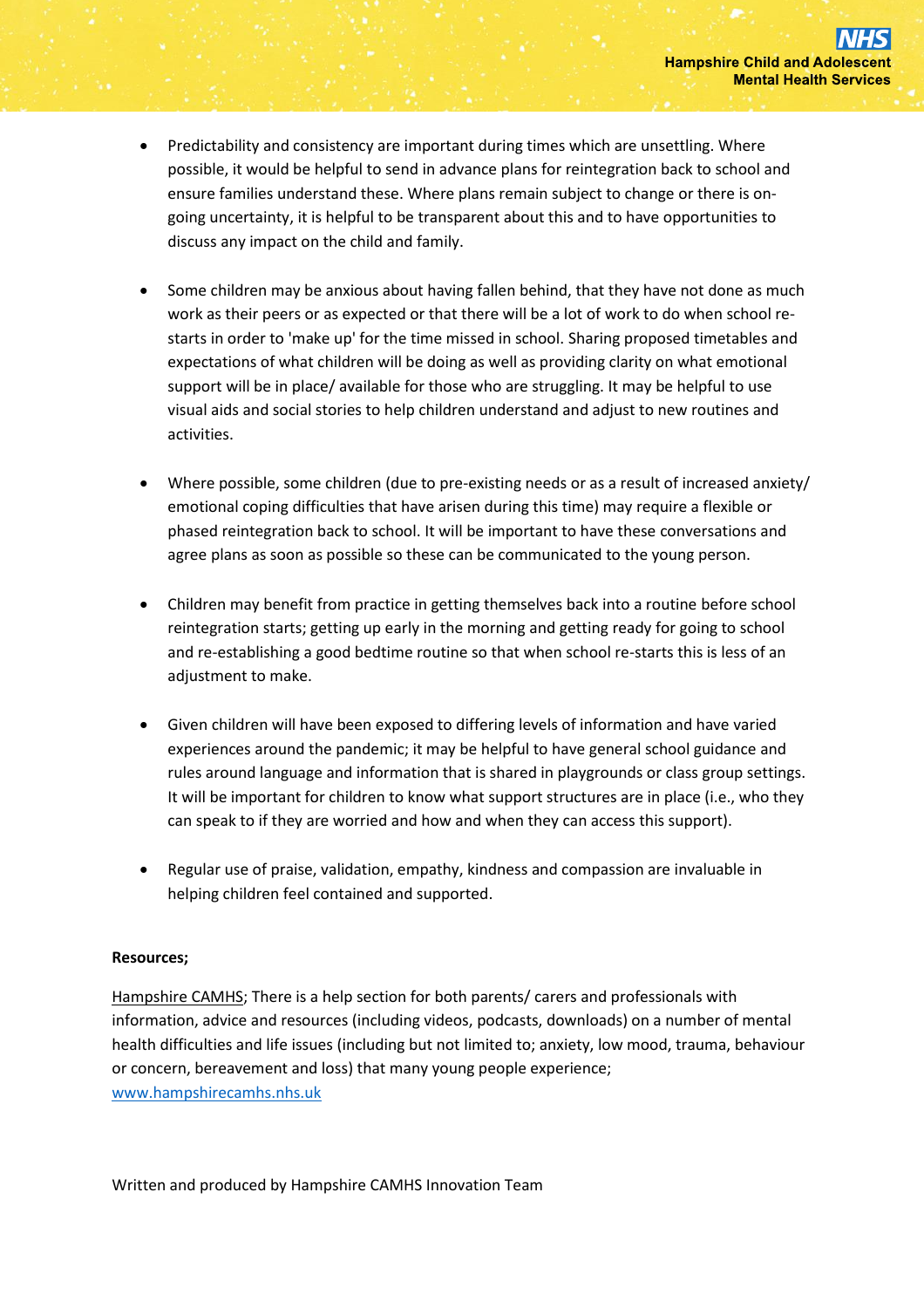Free video Workshop; CARE (Coping And Resilience Education) skills- a 45minute workshop for adults on understanding young people's emotions and how to support them with emotional resilience and mental health;<https://youtu.be/K4OGOhNwML0>

Hampshire and Isle of Wight Educational Psychology Telephone Support; consultation provided by Educational Psychologists for staff in all settings, available each day from 9.30am -12.30pm and 1.00pm – 4.00pm, for any queries related to the emotional wellbeing of children and young people, their families and staff who know them.

- North (Basingstoke): 01252 814 835
- South (Havant): 02392 441 497
- East (Rushmoor): 01252 814 729
- West (Winchester): 01962 876 239
- Isle of Wight: 02392 441 497

Family Lives; information, support and advice on all aspects of parenting, child development and home life; **0808 800 2222** (Monday to Friday, 9am to 9pm and Saturday to Sunday, 10am to 3pm); [www.familylives.org.uk](http://www.familylives.org.uk/)

Family Action; information, support and advice on all aspects of parenting, child development and home life; Freephone **0808 802 6666** (Monday- Friday 9am-9pm), Free Text: **07537 404 282**, Email; [familyline@family-action.org.uk,](mailto:familyline@family-action.org.uk) Website[, https://www.family-action.org.uk/what-we-do/early](https://www.family-action.org.uk/what-we-do/early-years/)[years/](https://www.family-action.org.uk/what-we-do/early-years/)

Winston's Wish; Bereavement support for children;<https://www.winstonswish.org/coronavirus/>

Simon Says; Bereavement support for children;<https://www.simonsays.org.uk/>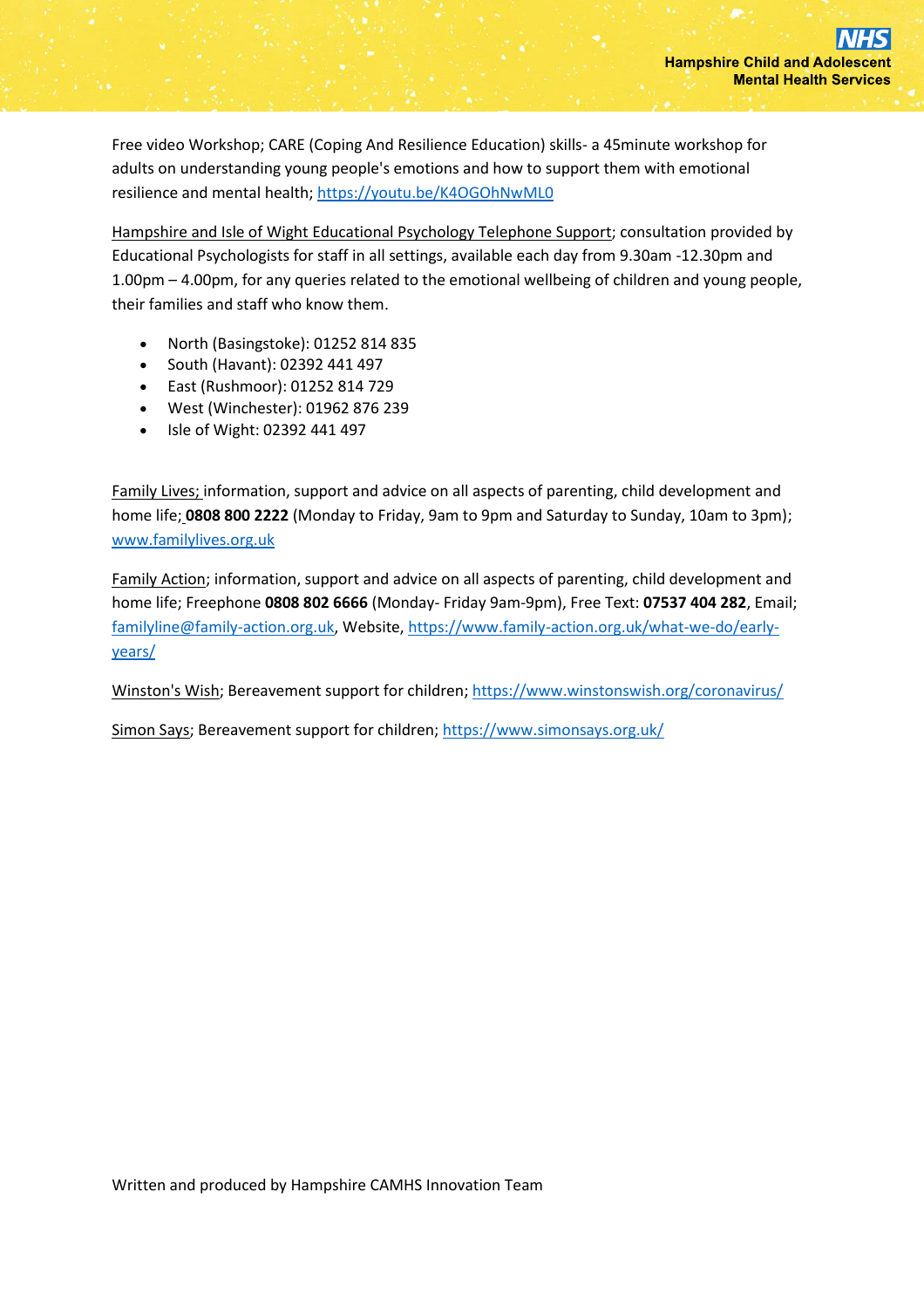## **3) Looking After Teenagers (Secondary School)**

- It is important not to assume how a young person will react and cope; some will manage the reintegration and changes without too much difficulty, whereas others may struggle. This may not be immediate or obvious so it is important to acknowledge that for some young people it may take weeks or months to readjust to the changes that have already happened and will continue to happen in their daily lives.
- Young people may struggle to understand, express or communicate how they are feeling. You may notice changes in their behaviour or how they interact with others which may seem out of character. Children may experience changes in their sleeping, eating, levels of confidence and independence and some may display signs of struggling emotionally (e.g., being more anxious, withdrawn or clingy, hyperactive or irritable and aggressive). These changes are more likely to occur following a traumatic or significant change in life and are indicative of a young person processing and adjusting to these experiences. With some adaptations and a supportive, consistent and empathic approach, these emotional needs can be met and the behaviour of concern managed and resolved without too much difficulty and without the need for specialist support or input. If you are worried and feel that difficulties persist or escalate, speak with your young person's school in the first instance as well as accessing the resources below.
- If young people do have questions or on-going worries, it is important to acknowledge, validate and discuss these using age appropriate language whilst also being thoughtful about the level of detail shared. In some instances there may not be answers to young people's questions and adults may not be able to give assurances (e.g., we cannot say whether this will happen again or not). Validation of worries and helping young people to develop coping strategies to deal with uncertainty and anxiety is an important life skill.
- It may be helpful to provide family based support if parents/ carers are struggling with their own emotional wellbeing and mental health or if they are struggling to support their young person. There are a number of resources in this document which you can signpost parents and carers to.
- Communication is essential between parents/ carers and professionals working with or supporting a young person. It will be important to be aware of how the young person has coped during the pandemic and period of social distancing/ isolation particularly if they have experienced direct or indirect illness or bereavement. It will also be important to share whether a young person has any on-going worries or difficulties that need to be addressed in a consistent way by caregivers. Regular meetings or telephone calls between adult caregivers may be helpful.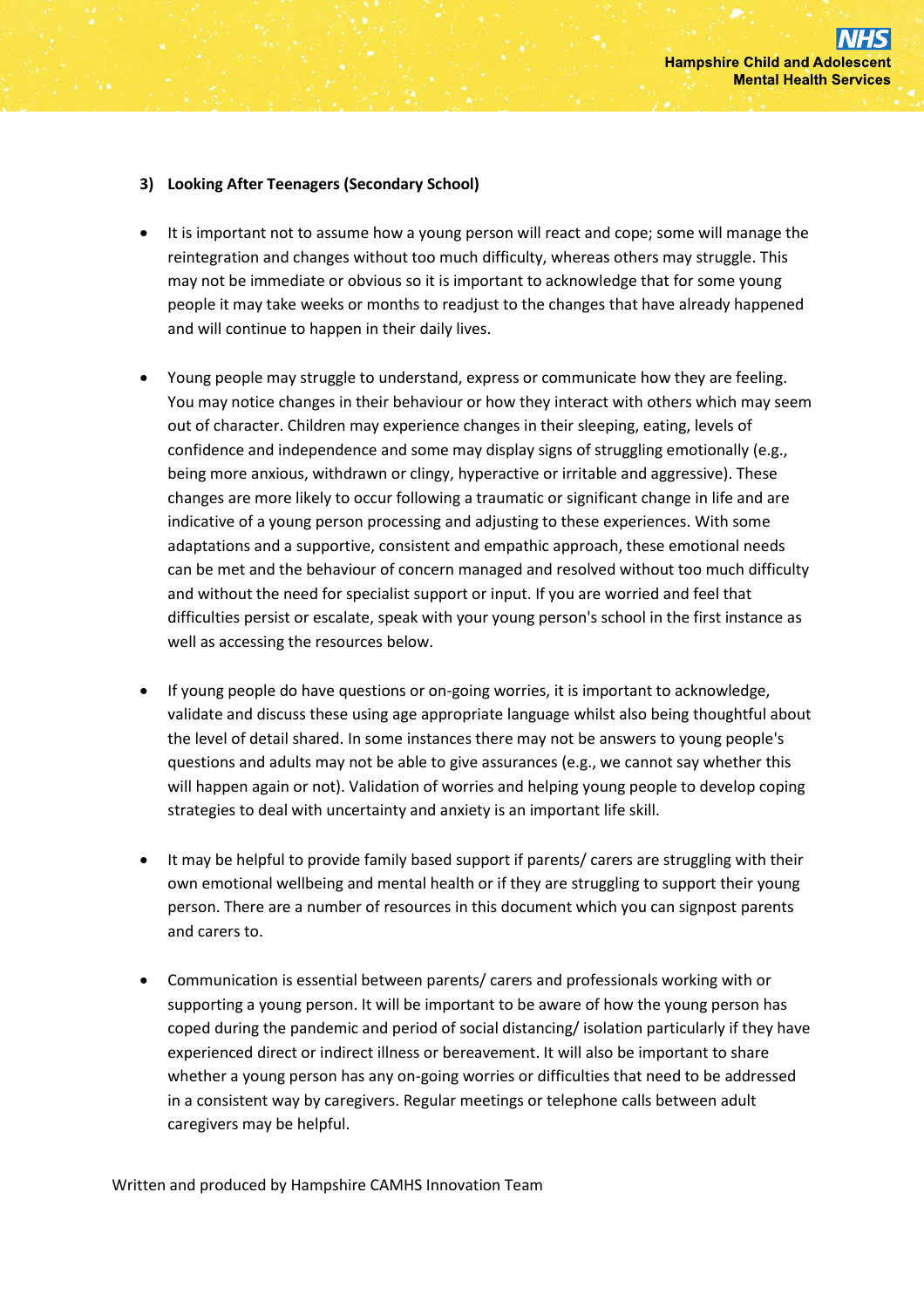- Predictability and consistency are important during times which are unsettling. Where possible, it would be helpful to send in advance plans for reintegration back to school and ensure families understand these. Where plans remain subject to change or there is ongoing uncertainty, it is helpful to be transparent about this and to have opportunities to discuss any impact on the young person and family.
- Some young people may be anxious about having fallen behind, that they have not done as much work as their peers or as expected or that there will be a lot of work to do when school re-starts in order to 'make up' for the time missed in school. Sharing proposed timetables and expectations of what young people will be doing as well as providing clarity on what emotional support will be in place/ available for those who are struggling.
- Where possible, some young people (due to pre-existing needs or as a result of increased anxiety/ emotional coping difficulties that have arisen during this time) may require a flexible or phased reintegration back to school. It will be important to have these conversations and agree plans as soon as possible so these can be communicated to the young person.
- Young people may benefit from practice in getting themselves back into a routine before school reintegration starts; getting up early in the morning and getting ready for going to school and re-establishing a good bedtime routine so that when school re-starts this is less of an adjustment to make.
- It will be important to acknowledge and validate young people's emotional responses to GCSE and A-Level exams cancelled. Where possible it would be helpful for each young person to have the opportunity to discuss the outcome and impact this has had on them.
- Regular use of praise, validation, empathy, kindness and compassion are invaluable in helping young people feel contained and supported.

# **Resources for Teens;**

Hampshire CAMHS;<https://hampshirecamhs.nhs.uk/help/young-people/>

There are help sections for young people, parents/ carers and professionals with information, advice and resources (including videos, podcasts, downloads) on a number of mental health difficulties and life issues (including but not limited to; anxiety, low mood, trauma, bereavement and loss, exam stress and friendship difficulties) that many young people experience; [www.hampshirecamhs.nhs.uk](http://www.hampshirecamhs.nhs.uk/)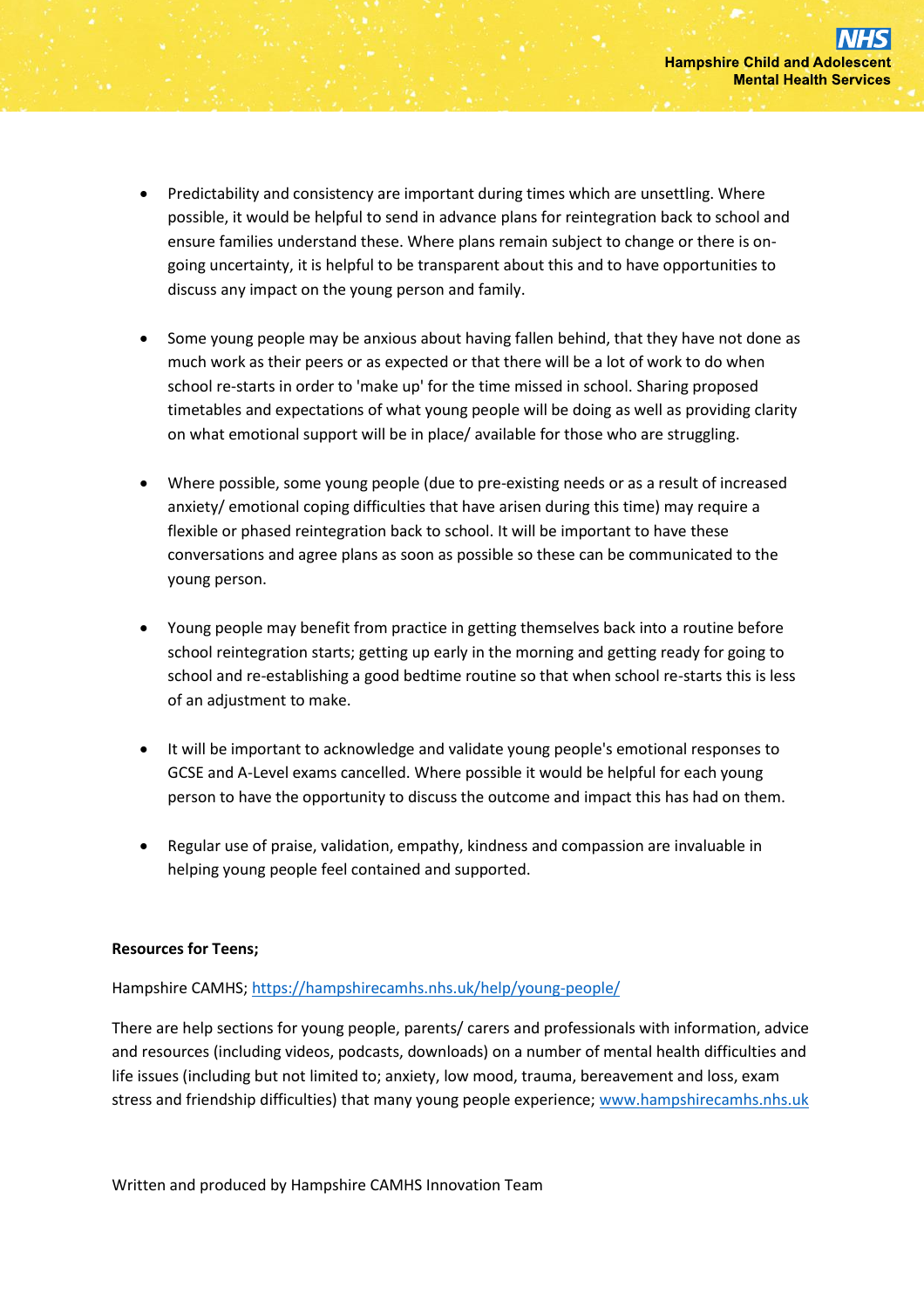Southern Health NHS- Chat Health; Advice for Teens (aged 11-19years old) in Hampshire; Text: 07507 332 160; Response time: Within 24 hours, 8.30am to 4.30pm Monday to Friday (except bank holidays)[; https://www.healthforteens.co.uk/health/about-chathealth/](https://www.healthforteens.co.uk/health/about-chathealth/)

NHS Mental Health Triage Service; 111 (24 hours a day, 7 days a week) or visit www.111.nhs.uk and speak to the NHS Mental Health Triage Service.

YoungMinds Crisis Messenger; This service provides free, 24/7 crisis support across the UK. If you are experiencing a mental health crisis and need support, you can text YM to 85258

Sussex Mental Health line (for 16 years +); A telephone service offering support and information to anyone experiencing mental health problems; **0300 500 101.** Brighton and Hove and East Sussex - Monday-Friday 5pm-9am, 24 hours at weekends and Bank Holidays. West Sussex - 24 hours a day, 7 days a week

Government Exam Advice; [https://www.gov.uk/government/news/how-gcses-as-a-levels-will-be](https://www.gov.uk/government/news/how-gcses-as-a-levels-will-be-awarded-in-summer-2020)[awarded-in-summer-2020](https://www.gov.uk/government/news/how-gcses-as-a-levels-will-be-awarded-in-summer-2020)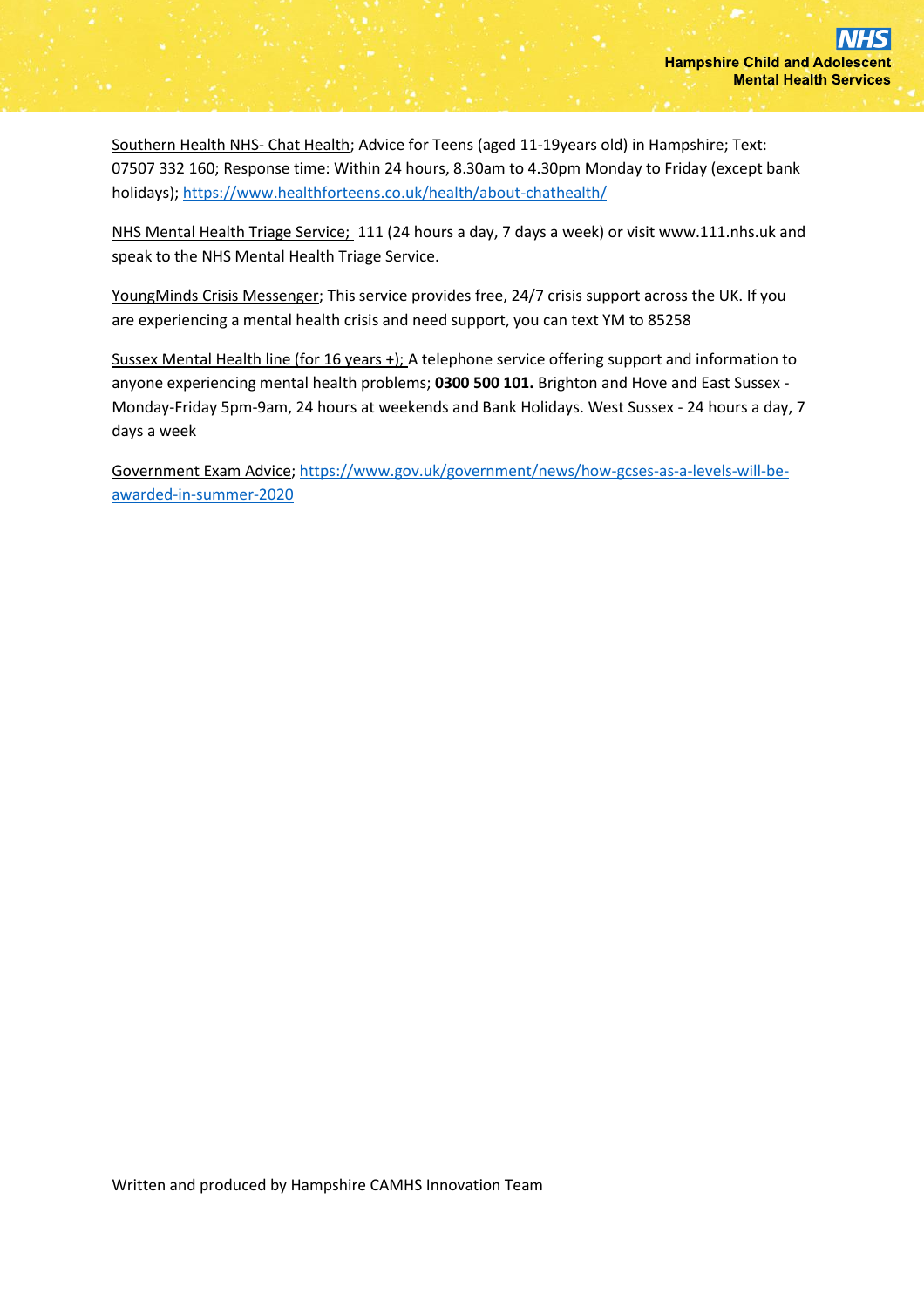### **4) Looking After Young People with SEND and Autistic Spectrum Condition**

- It is important not to assume how a child/ young person will react and cope; some will manage the reintegration and changes without too much difficulty, whereas others may struggle. This may not be immediate or obvious so it is important to acknowledge that for some children it may take weeks or months to readjust to the changes that have already happened and will continue to happen in their daily lives.
- Children and young people may struggle to understand, express or communicate how they are feeling. You may notice changes in their behaviour or how they play and interact with others which may seem out of character. Children and young people may experience changes in their sleeping, eating, levels of confidence and daily functioning and some may display signs of struggling emotionally (e.g., being more anxious, withdrawn or clingy, hyperactive or irritable and aggressive). These changes are more likely to occur following a traumatic or significant change in life and are indicative of a young person processing and adjusting to these experiences. Young people may require additional use of communication aids such as communication systems (Widgits, Makaton, PECS), using visual guides with symbols, images and easy read text in order to aid two way communication.
- It may be helpful to pay particular attention to behaviour (especially if it's new or concerning) in order to better understand the function (purpose) it serves. Typical functions of behaviour include; 1) sensory seeking/ avoidance (this often has a self-soothing effect), 2) escape (avoidance or elimination of something aversive or unwanted, e.g., having to do something the person does not want to do), 3) care eliciting (seeking attention and care from others), 4) social avoidance and 5) tangible gain (attempts to get/ have something e.g., wanting something that has been denied or taken away or wanting something in response to boredom). To understand the function of behaviour, it can be helpful to consider what was happening before the behaviour occurred and what the outcome of the behaviour was. By understanding the purpose of why a young person may be engaging in a particular behaviour will allow you to consider other ways of meeting the young person's need which in turn may reduce the frequency or intensity of the behaviour being displayed.
- Ensure that young people have access to self-soothe aids (materials, activities) at all times. It may be helpful to schedule in dedicated self-soothe time into a young person's day/ week. It is important that caregivers (especially if they are new to the young person) are aware of triggers for anxiety or distress (not limited to adjustments following the pandemic) as well as de-escalation strategies/ techniques and self-soothe materials/ activities.
- If young people do have questions or on-going worries, it is important to acknowledge, validate and discuss these using appropriate language or communication aids (such as social stories) whilst also being thoughtful about the level of detail shared. In some instances there may not be answers to young people's questions and adults may not be able to give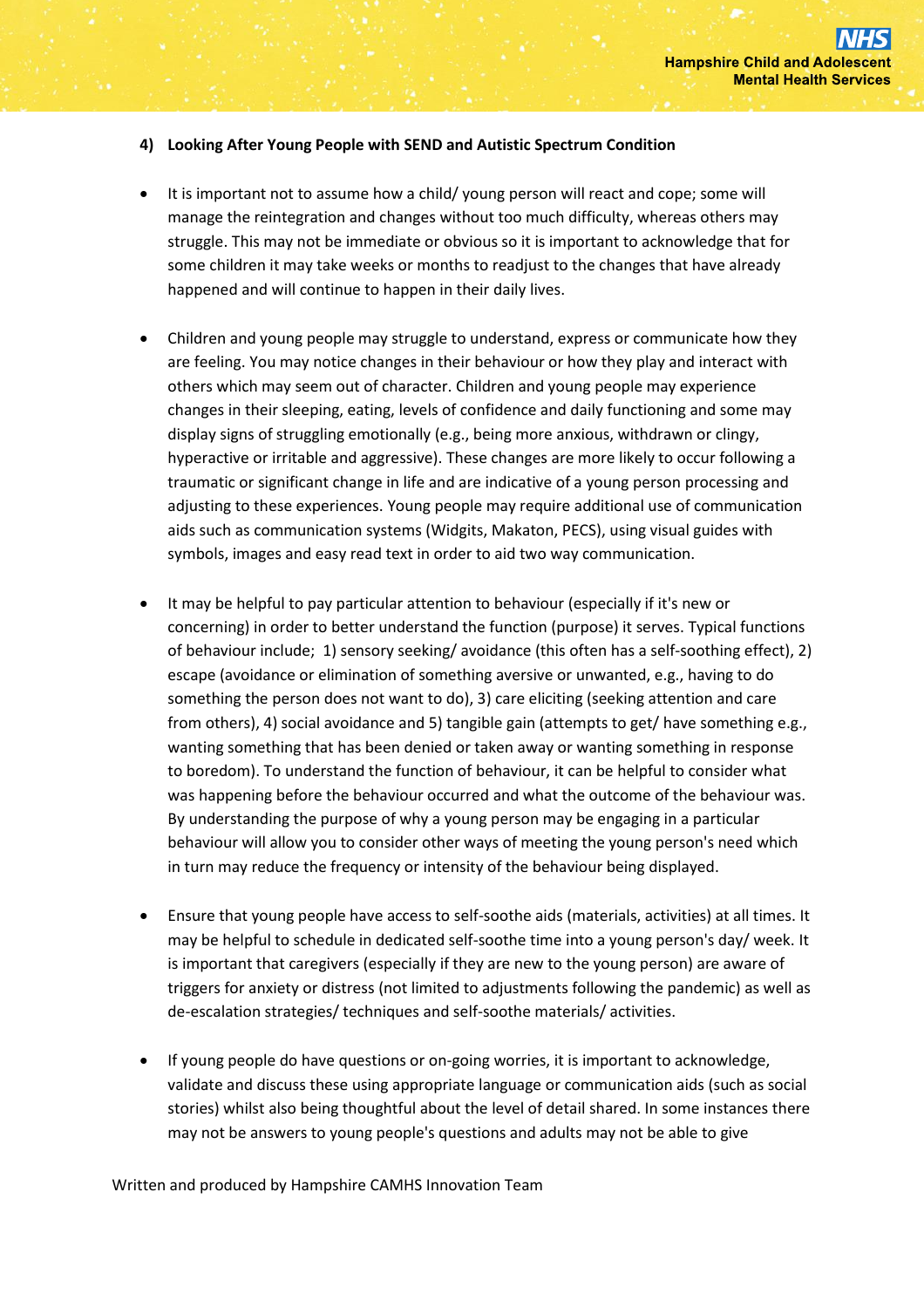assurances (e.g., we cannot say whether this will happen again or not) it will be important to share certainties that do exist (e.g., 'Washing our hands helps to keep us safe').

- Communication is essential between parents/ carers and professionals working with or supporting a young person. It will be important to be aware of how the young person has coped during the pandemic and period of social distancing/ isolation particularly if they have experienced direct or indirect illness or bereavement. It will also be important to share whether a young person has any on-going worries or difficulties that need to be addressed in a consistent way by caregivers. Regular meetings, telephone calls or using communication books which document how young person is coping and any other important or relevant information can be shared between adult caregivers may be helpful.
- Some young people may be enjoying being at home and having virtual contact with friends and peers, it might be helpful to think with care providers (health, social care and education) whether any of the adjustments made during the pandemic can be continued or integrated to better support the young person. (e.g., virtual appointments). There may be online/ virtual support groups or forums that parents or young people can join as a way of on-going support during the transition.
- It may be helpful to provide family based support if parents/ carers are struggling with their own emotional wellbeing and mental health or if they are struggling to support their child. There are a number of resources in this document which you can signpost parents and carers to.
- Predictability and consistency are important during times which are unsettling. Where possible, it would be helpful to send in advance plans for reintegration back to school and ensure families understand these. Where plans remain subject to change or there is ongoing uncertainty, it is helpful to be transparent about this and to have opportunities to discuss any impact on the young person and family.
- Some young people may be anxious about school reintegration or find this change in routine unsettling. Sharing proposed timetables and expectations of what young people will be doing, explaining changes as well as providing clarity on what emotional support will be in place/ available for those who are struggling. It may be helpful to use visual aids and social stories to help young people understand and adjust to new routines and activities.
- Where possible, some young people (due to pre-existing needs or as a result of increased anxiety/ emotional coping difficulties that have arisen during this time) may require a flexible or phased reintegration back to school. It will be important to have these conversations and agree plans as soon as possible so these can be communicated to the young person.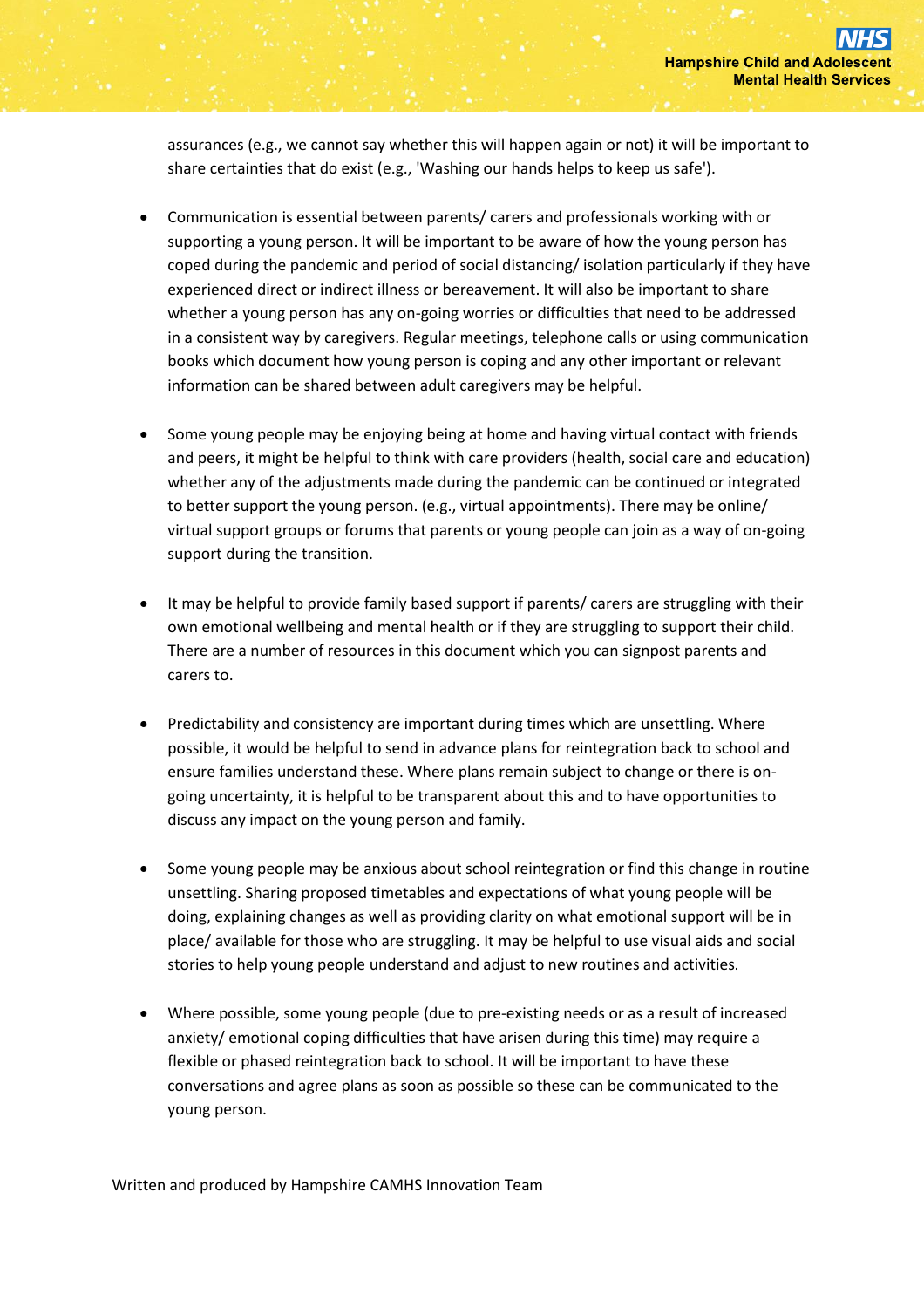- Young people may benefit from practice in getting themselves back into a routine before school reintegration starts; getting up early in the morning and getting ready for going to school and re-establishing a good bedtime routine so that when school re-starts this is less of an adjustment to make.
- Given young people will have been exposed to differing levels of information and have varied experiences around the pandemic; it may be helpful to have general school guidance and rules around language and information that is shared in playgrounds or class group settings. It will be important for young people to know what support structures are in place (i.e., who they can speak to if they are worried and how and when they can access this support).
- Regular use of praise, validation, empathy, kindness and compassion are invaluable in helping children feel contained and supported.

### Resources;

Hampshire CAMHS; There is a help section for both parents/ carers and professionals with information, advice and resources (including videos, podcasts, downloads) on a number of mental health difficulties and life issues (including but not limited to; anxiety, low mood, trauma, behaviour or concern, bereavement and loss) that many young people experience; [www.hampshirecamhs.nhs.uk](http://www.hampshirecamhs.nhs.uk/)

Free video Workshop; CARE (Coping And Resilience Education) skills- a 45minute workshop for adults on understanding young people's emotions and how to support them with emotional resilience and mental health;<https://youtu.be/K4OGOhNwML0>

Hampshire and Isle of Wight Educational Psychology Telephone Support; consultation provided by Educational Psychologists for staff in all settings, available each day from 9.30am -12.30pm and 1.00pm – 4.00pm, for any queries related to the emotional wellbeing of children and young people, their families and staff who know them.

- North (Basingstoke): 01252 814 835
- South (Havant): 02392 441 497
- East (Rushmoor): 01252 814 729
- West (Winchester): 01962 876 239
- Isle of Wight: 02392 441 497

Southern Health NHS- Chat Health; Advice for Teens (aged 11-19years old) in Hampshire; Text: 07507 332 160; Response time: Within 24 hours, 8.30am to 4.30pm Monday to Friday (except bank holidays)[; https://www.healthforteens.co.uk/health/about-chathealth/](https://www.healthforteens.co.uk/health/about-chathealth/)